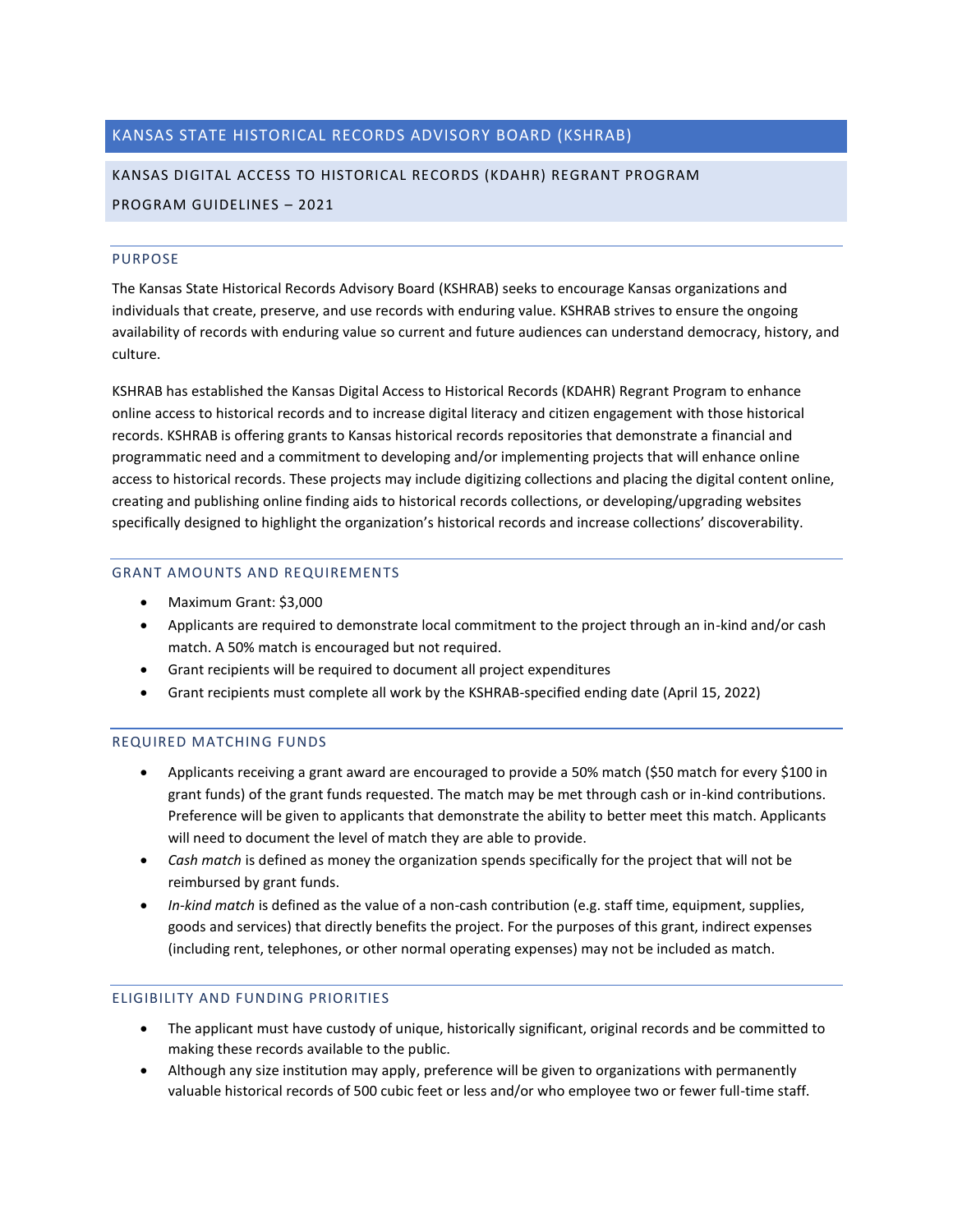- Applicants must be a Kansas organization.
- Preference will be given to organizations that demonstrate the capacity to provide an in-kind and/or cash match of an amount sufficient to support the proposed grant project.

## ELIGIBLE ORGANIZATIONS

# • **Historical records repositories**

Kansas non-profit organizations, educational institutions, or other entities that collect, preserve, and provide public access to permanently valuable historical records. Examples include, but are not limited to, historical societies, museums, churches, public libraries, and community colleges.

• **Local governments** Kansas counties, municipalities, and other units of local government.

### INELIGIBLE ORGANIZATIONS

- For-profit organizations
- State government agencies
- Organizations that do not provide public access to historical records
- Members of the KSHRAB and their organizations
	- o Visit<http://www.kshs.org/p/kshrab-members-and-meetings/19224> for ineligible organizations.

## ELIGIBLE PROJECTS

- **Digitization and online access:** Projects to digitize and provide online access to unique, one-of-a-kind historical records. Examples of collections eligible for digitization include original paper documents, photographs, or analog audio/video recordings. Three-dimensional artifacts are not eligible. If the materials being considered for digitization exist elsewhere online or are available at another institution in any format, they will not be eligible for funding. Digitized records will be made publicly available online via *Kansas Memory*, the Kansas Historical Society-operated online digital collections repository. Organizations are encouraged to make their digitized records available online through their own website or other means.
- **Online finding aids:** Projects to create and provide online access to descriptive information (e.g. finding aids, inventories, indexes, guides, online catalog records) about historical records. Organizations may provide online access to finding aids in a variety of ways including, but not limited to, HTML or PDF files on a website, wiki pages, or library catalogs.
- **Website development:** Projects to develop a new or update an existing website with a primary goal of increasing the visibility and discovery of the repository's historical records.

# ELIGIBLE EXPENSES

- **Personnel:** Salaries/wages for project staff. Costs for existing part-time staff may be an eligible expense if such staff works on the grant in addition to his/her regularly scheduled hours.
- **Consultant fees:** Hiring a consultant to provide planning or training. Grant funds can be used to pay a maximum of \$500 and the organization must cover any excess of this limit.
- **Contract services:** Digitization, website development, or similar professional services. The KSHRAB reserves the right to approve all service providers and methods of work for the project.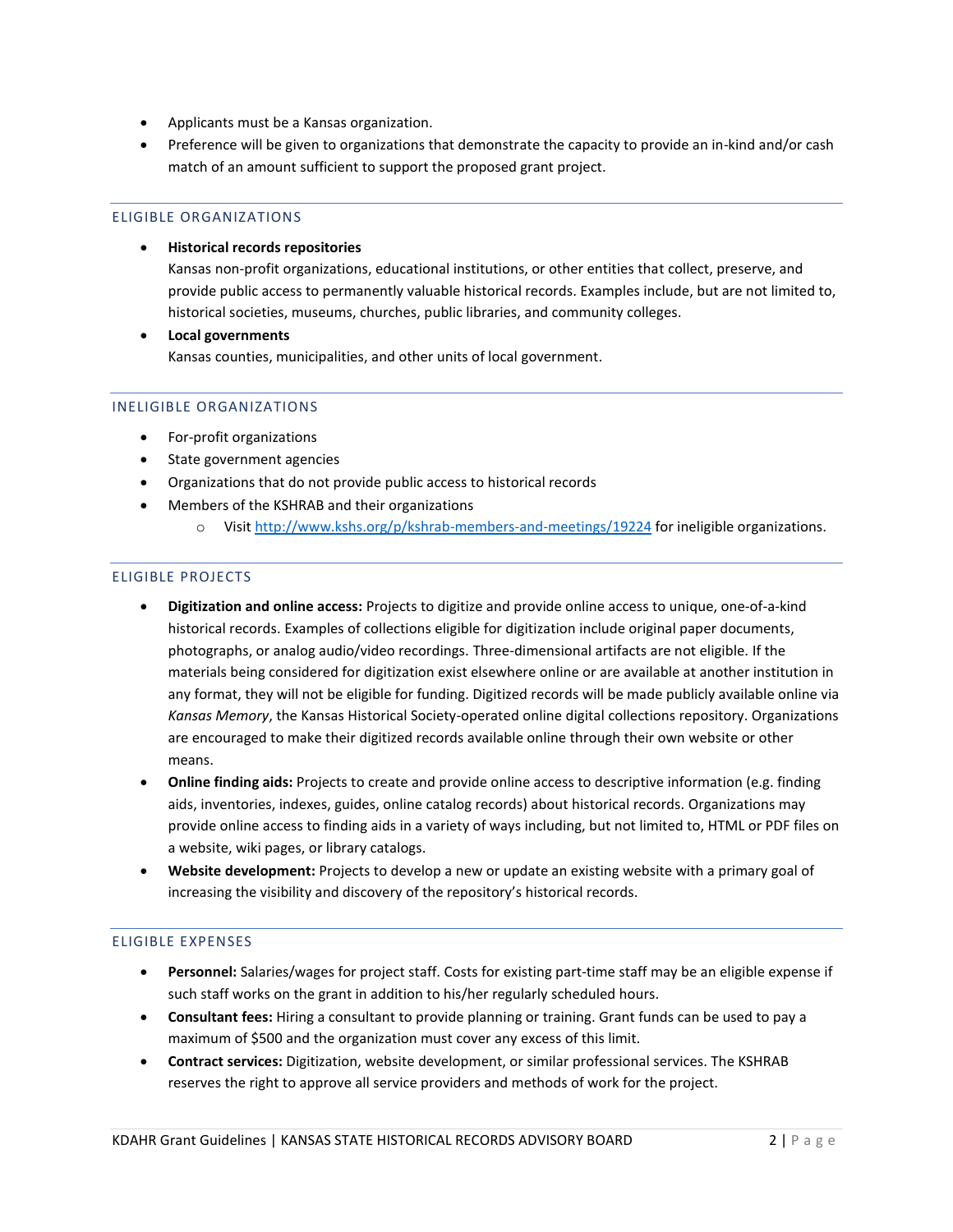- **Equipment:** Costs to purchase technical equipment (computer, digitization equipment, electronic peripherals) essential to the project are eligible costs.
- **Travel expenses:** Only for the participation in training or similar activities that are essential to achieve project goals.

### INELIGIBLE EXPENSES

- **Personnel:** Salaries for existing positions or overtime hours. Budget proposals may show staff time under in-kind match.
- **Operating costs:** Indirect costs such as rent, telephone or other normal operating expenses.
- **Capital improvements:** Costs for construction or renovation, purchase of land, or the rental of space.
- **Collection development:** Costs for purchasing materials to be added to the collections, such as books, maps, photographs, etc.
- **Training:** Expenses for training staff or for staff travel to professional meetings, seminars and workshops that are not essential to the goals of the project.
- **Equipment:** Costs for the purchase of office equipment and furnishings (desks, file cabinets, etc.)
- **Services:** Costs for service contracts for equipment that is purchased as part of the grant project.

### GRANT PAYMENT

Only one payment will be made to the recipient at the onset of the project. Any change to the original agreement needs to be reported to the KSHRAB immediately.

# GRANT EXTENSION POLICY

An extension may be granted by the KSHRAB if the project is not expected to be completed by the grant end date. Please contact KSHRAB by March 15, 2022 if you believe you will not make the April 15, 2022 grant project completion date. If the project is not completed by the end date and an extension has not been applied for and granted by the KSHRAB, the grant may be terminated and any unused funds will need to be returned to the KSHRAB.

#### FINANCIAL RESPONSIBILITIES OF GRANT RECIPIENTS

- Grant recipients will be required to document all project expenditures.
- Each applicant is encouraged to provide a 50% cost share of the grant funds requested. The local share may consist of direct financial contributions, a percentage of time devoted to the project by current staff or a combination of the two.
- All purchases made with grant funds must be made during the grant period.
- Grant funds may not be used to pay for existing supplies or previous work.
- All grant-funded expenses must be directly associated with the project and incurred during the grant period.
- Grant funds may not be used to pay for existing supplies or previous work.
- Grant funds may not be used to pay existing staff salaries, but may be used as a stipend to pay someone who usually volunteers.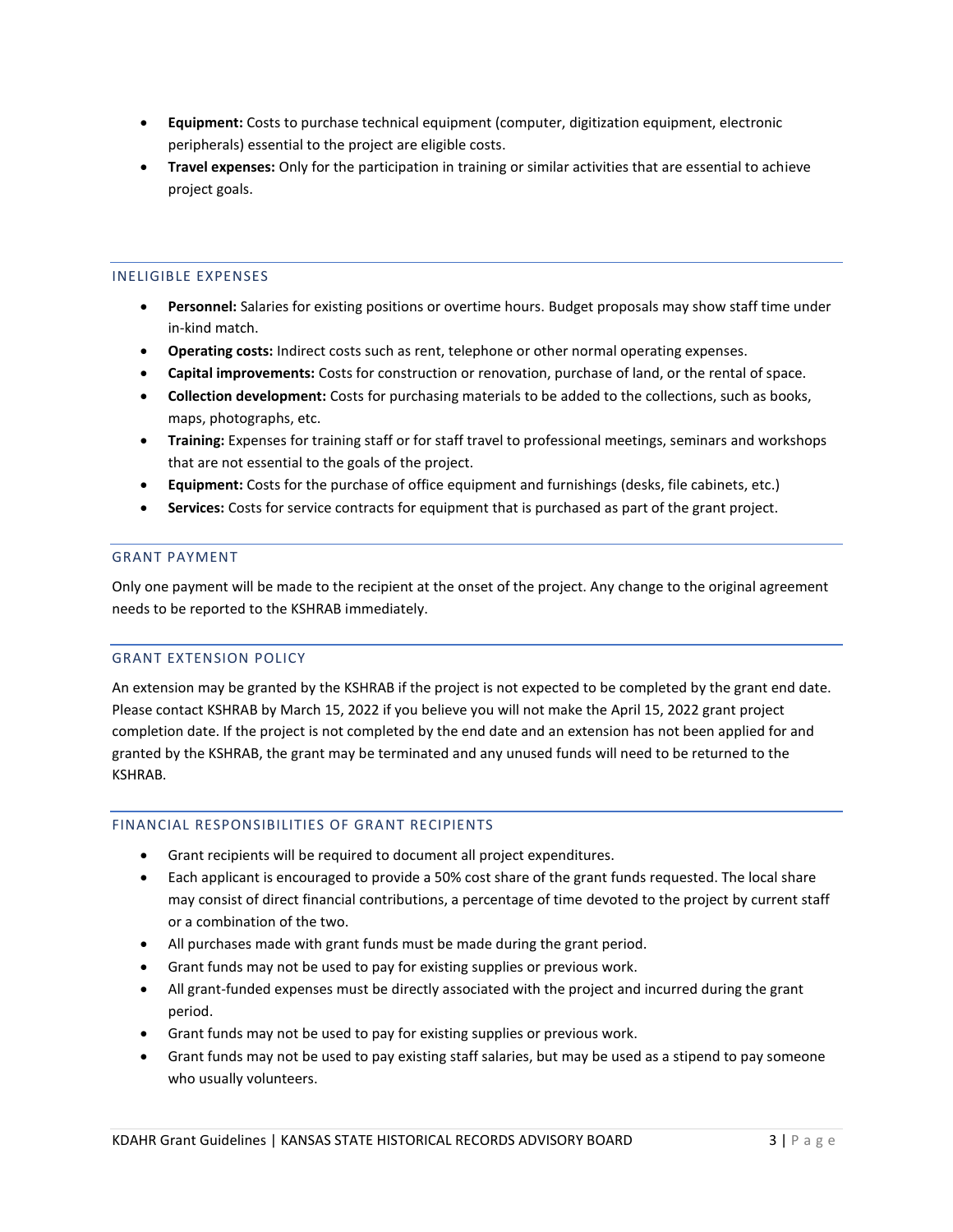### APPLICATION REVIEW AND SELECTION

The KSHRAB will review all completed applications received before the deadline. Incomplete applications will not be reviewed. Grants will be selected on a competitive basis, although preference will be given to institutions with archival holdings of 500 cubic feet or less and/or two or fewer professional staff. Grant proposals may be fully funded, partially funded, or rejected by the board. In determining whether an applicant shall receive a grant, the KSHRAB will consider the following criteria:

- Does the project make accessible records significant to Kansas history?
- Does the project utilize sound archival practices?
- Does the applicant propose to use standards and best practices for digitization, archival description, and website development?
- Are the proposed activities and expenditures appropriate and cost effective?
- Is the applicant capable of reaching the encouraged 50% match?
- Does the proposal adhere to grant project application requirements and does it contain sufficient information for KSHRAB decision-making?
- Is the financial information submitted realistic and accurate?

# REPORTING

### Interim Report – Due November 15, 2021

A brief narrative progress report is due on November 15, 2021. The interim report should include a summary of the project and the progress that has been made so far. The following information is helpful to include:

- Estimated percentage of project completed and number of images scanned or finding aids created.
- Summary of expenses (have all of the supplies been ordered and arrived, has the software been ordered, etc.).
- Amount of staff and volunteer time spent on the project (include both grant funded time and matching time)
- Is the project on track to be completed by October 30st? If not, what were the delays and what is the estimated end date?
- Has there been any publicity on the project so far? If so, please include examples. Also, has there been any increased interest in the collections from researchers?

Please send the report to:

KSHRAB Grant Program c/o Kansas Historical Society 6425 SW 6th Ave, Topeka, KS 66615

Or the report can be submitted by email to[: kshs.kshrab@ks.gov.](mailto:kshs.kshrab@ks.gov)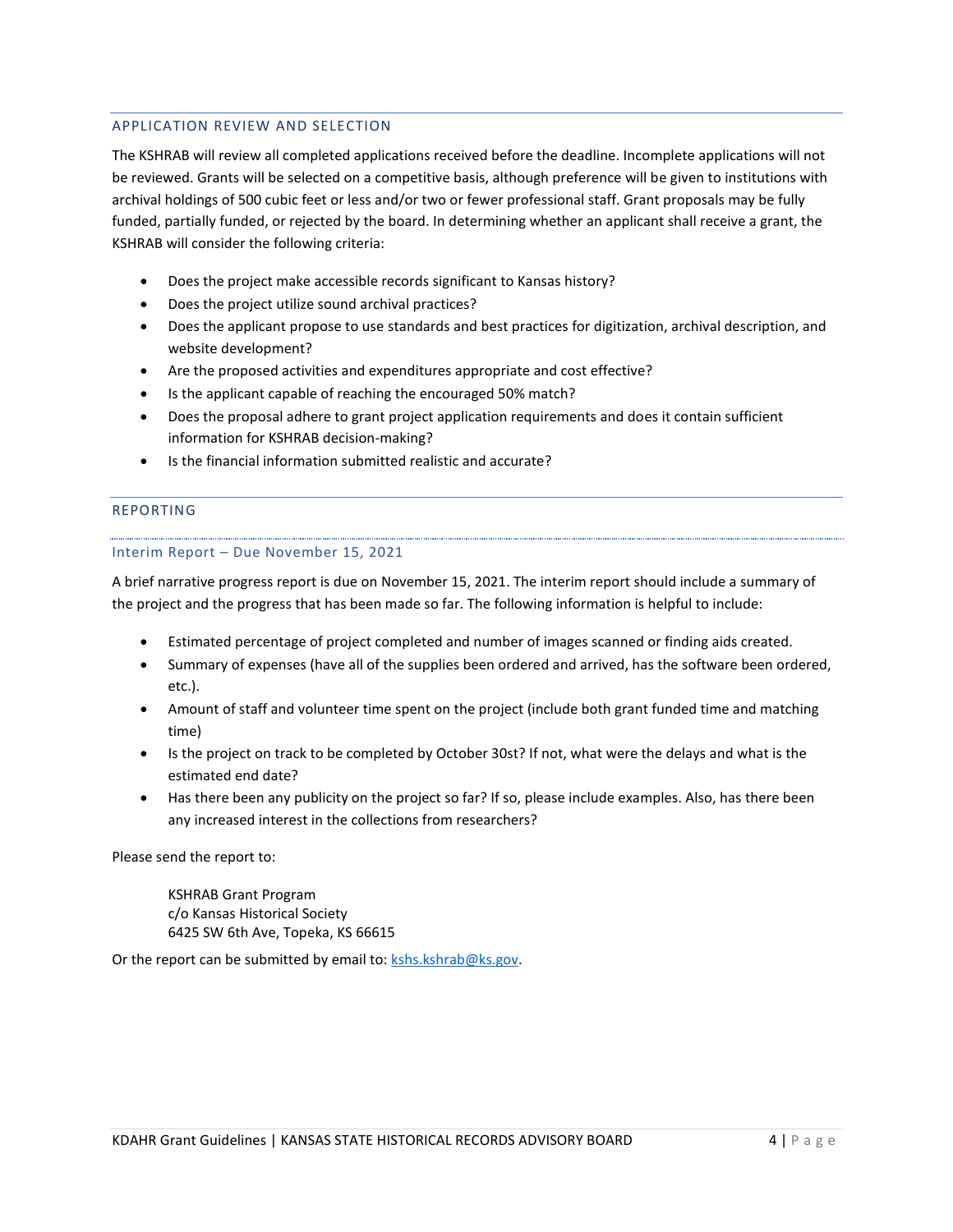#### FINAL REPORTS – DUE APRIL 15, 2022

By April 15th, a more detailed final report is required. Please submit the final report to the same address as the interim report.

All final reports to KSHRAB must contain the following information:

- **Final Narrative Report**
	- o Institution/Organization Name
	- o Project Title
	- o Project Director name, telephone number, and e-mail address
	- o Summary of project activities and accomplishments including:
		- Description of records addressed by your project.
		- Links (URLs) to online resources created through your project.
		- **EXECT** Assessment of whether and how the project met the objectives described in your application.
		- Quotes from local press coverage (if any) and copies of any articles cited.

### • **Final Financial Report**

Brief narrative description of how you spent the grant money.

- $\circ$  Itemized list of expenditures. Include copies of relevant invoices, receipts, checks, and payment documents.
- o Itemized list of cash match and in-kind contributions. Include copies of relevant invoices, receipts, checks, payment documents, and timesheets.

Recipients of KSHRAB funds are subject to audit by the State of Kansas. Complete records of the project, including receipts, timesheets, and invoices, must be kept on file at your organization for 4 years following the completion of the project.

#### CREDITING

Any published materials, radio or television announcements created by the awardee in recognition of this award must include the following credit:

*Supported in part by an award from the Kansas State Historical Records Advisory Board, through funding from the National Historical Publications and Records Commission (NHPRC)*.

# KSHRAB OBLIGATIONS

Obligations of the Kansas State Historical Records Advisory Board to fund this grant program will cease immediately without penalty or further payment being required if the National Historical Publications and Records Commission fails to appropriate or otherwise make available sufficient funds.

#### 2021 TIMELINE

**May 1** – new grant period begins (promote grants) **July 30** – application deadline **Sept 1** – awards announced **Nov 1** – sample deliverables due **Nov 15** – interim report due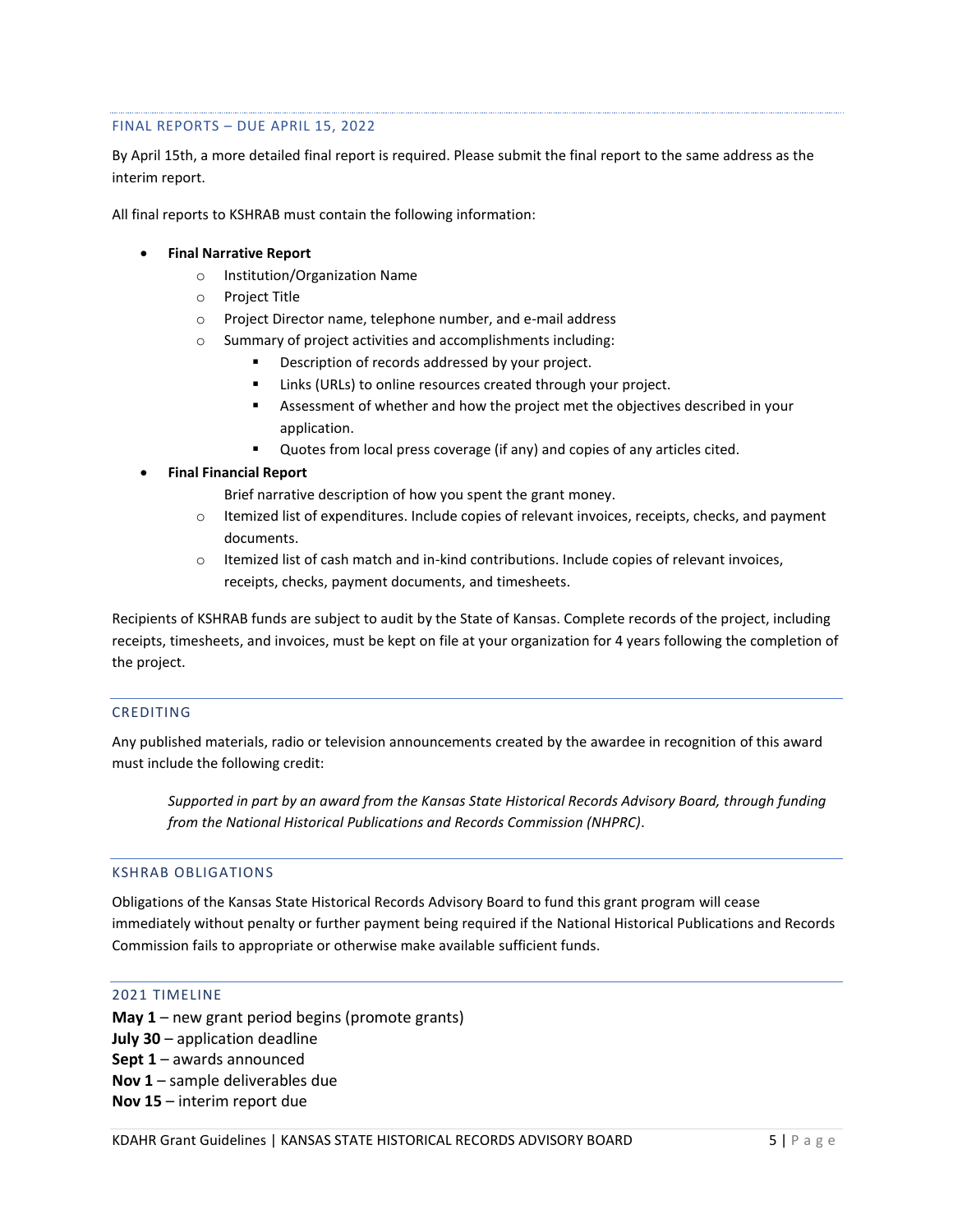### DIGITIZATION STANDARDS AND DELIVERY

For grant recipients completing digitization and online access projects:

- Consult KDAHR digitization standards on page 13 and 14 of these guidelines.
- Consult with KSHRAB staff regarding the application of standards to different material types (photo negatives and transparencies, photo albums, diaries, scrapbooks, audio, video, etc.).
- Submit sample digital files and data of each material type to KSHRAB staff for review and approval prior to beginning digitization and description of materials.
- Follow approved standards and procedures identified during sample review.
- KSHRAB may require grant recipients to re-digitize and re-describe materials if resulting digital files and metadata do not meet approved standards.
- Submit copies of all digital files and metadata to KSHRAB by project completion date via an external hard drive.

### GRANT APPLICATION INSTRUCTIONS AND CHECKLIST

The grant application consists of four parts:

- 1. **KDAHR Grant Application Form** (Use the form provided on page 9 of these guidelines.)
- 2. **Organization Narrative**: Description of the organization applying for the grant (no more than two pages, double spaced).
- 3. **Project Narrative**: Description of the project and scope of work (no more than five pages, double spaced).
- 4. **KDAHR Grant Budget Form** (Use the form provided on pages 10-11 of these guidelines.)

All four parts of the application must be completed for a grant application to be considered. The narrative sections must include the information listed below.

Use the following as a checklist to make sure all points are covered:

**\_\_\_\_1. KSHRAB GRANT APPLICATION FORM.** The purpose of this page is to provide a quick summary of the grant proposal for review by KSHRAB members and staff. This form can be found on page 9 of these guidelines.

- **Organization.** List the name of your organization.
- **Project Director.** This should be the person primarily responsible for directing grant activities; ensuring that the project is successfully completed; complying with grant guidelines; supervising project workers; and coordinating with vendors, consultants and the KSHRAB. The director is also responsible for submitting the project's reports. Please provide all contact information for the director that is requested, as this person will be the KSHRAB's primary contact for the project.
- **Description of Grant Project.**
	- o **Title of Project.** The title should be a concise description of the project and its outcome (e.g., "Creating and Placing Online an Inventory of Courthouse Records," "President's Papers Digitization Project").
	- o **Starting Date/Ending Date.** List the dates the project will begin and end its work.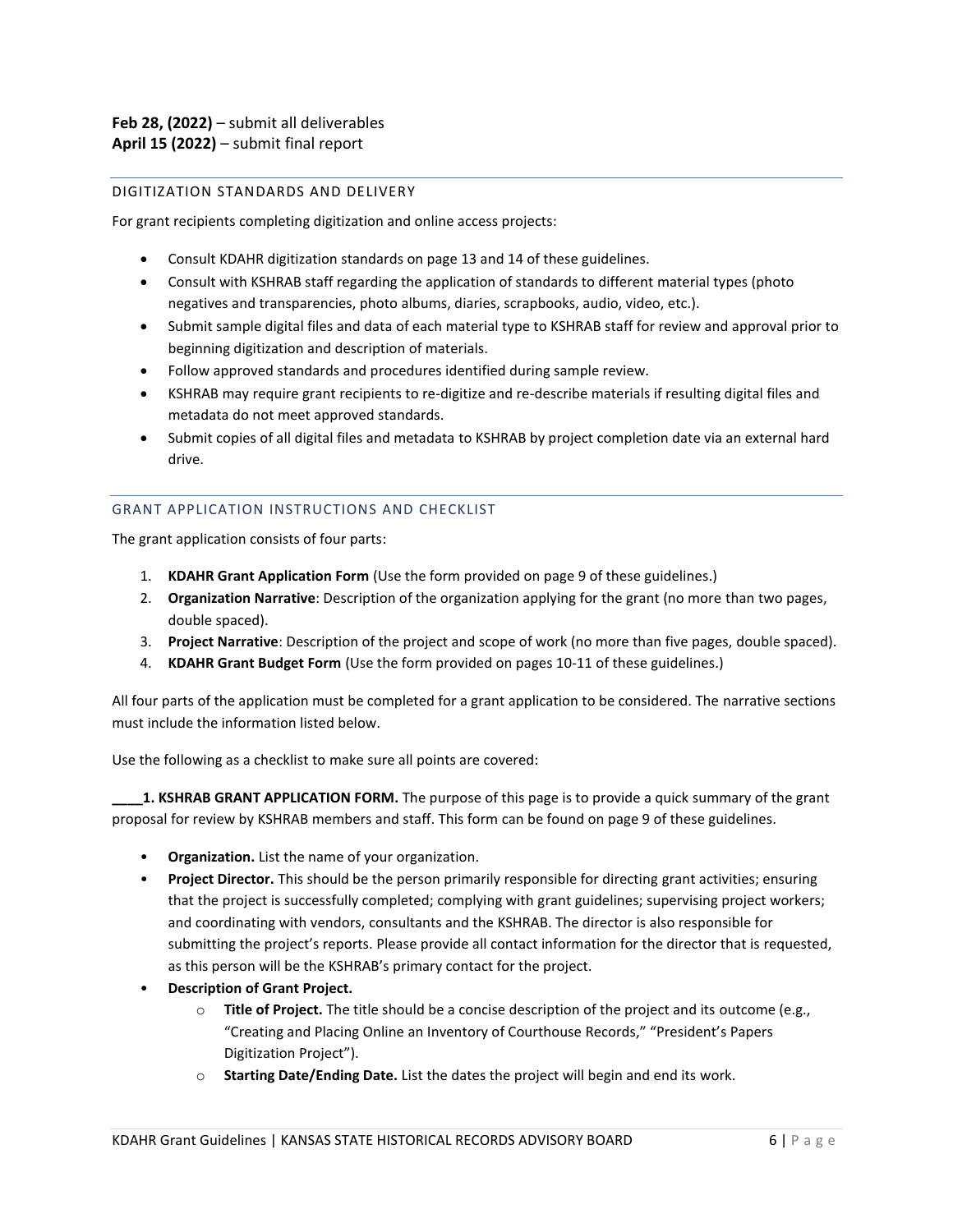- **Summary Statement.** In 250 words or less, briefly summarize the nature and purpose of the project. Explain the goals of the project and how it will enhance online access to historical records. Briefly state the programmatic and financial need. The grant application narrative permits applicants to use up to five double-spaced pages for describing the project in detail.
- **Funding Required for Project.** List the budget information for the project, using the "TOTAL GRANT COST" figures compiled at the end of the budget form. Remember that the KSHRAB gives preference to applicants that can better contribute a 50% match of the grant funds requested. The local match may be either cash or in-kind contributions such as the value of staff time, supplies and services the recipient devotes to the project.
- **Authorizing Official.** This is the person who is authorized to sign a contract on behalf of your organization (director, board president, treasurer, etc.). This person MUST sign the application.
- **Federal Employer Identification Number (FEIN).** If your organization has a Federal Employer Identification Number (FEIN) or a tax-free number, list it here.
- **Data Universal Numbering System (DUNS).** If your organization does not have a DUNS number, one may be obtained, free of charge, from Dun and Bradstreet by calling 866-705-5711 or online at [http://fedgov.dnb.com/webform.](http://fedgov.dnb.com/webform)

# **\_\_\_\_ 2. ORGANIZATION NARRATIVE (no more than two pages, double spaced).**

Provide a brief description of your organization and its facility. Include the size and composition of your staff (number of staff, full-time, part-time, volunteer, paid); hours of operation; your annual budget; and funding sources. Include any additional information that you feel would be helpful to KSHRAB's review of your request.

Provide an overall description of the historical records in your collections: subjects, types/formats of records, date span, and total cubic footage. Summarize your organization's efforts to provide online access to historical records and/or to collection finding aids. Describe the historical records that the grant project will address and state whether or not the historical records are currently available to the public. If your records are not currently available to the public, please explain. Collections/records/archival materials from funded projects must be made available to the public on a regularly scheduled basis.

**\_\_\_\_ 3. PROJECT DESCRIPTION AND SCOPE OF WORK (no more than five pages, double spaced).** Expanding upon your Summary Statement, describe the project and how it will be carried out. Be specific on what the project entails. For example, clearly state whether grant funds will be used for digitization and online access, creating online finding aids and/or website development. If specific equipment is being purchased to complete the project, explain why you are selecting the equipment noted in the budget. Make sure to address all points and include answers to all of the questions below:

- **Significance**: Proposals must explain the significance of the records and why they have been identified as needing an online presence. What is the historical significance of the materials involved? What user groups will utilize these materials? Does the information content of your records exist elsewhere, or in another format?
- **Outcome(s):** Identify the results (products) to be produced by this project. What is your organization's ability to implement the project and the project's results?
- **Plan of Work and Timeline:** The work plan must be focused, clearly defined and achievable. The timeline must be realistic. What actions, activities or steps will you take during your project? When and in what order will they be undertaken? If possible, include a workflow or calendar to illustrate the timeline and steps. Include digital capture and/or descriptive standards to be utilized.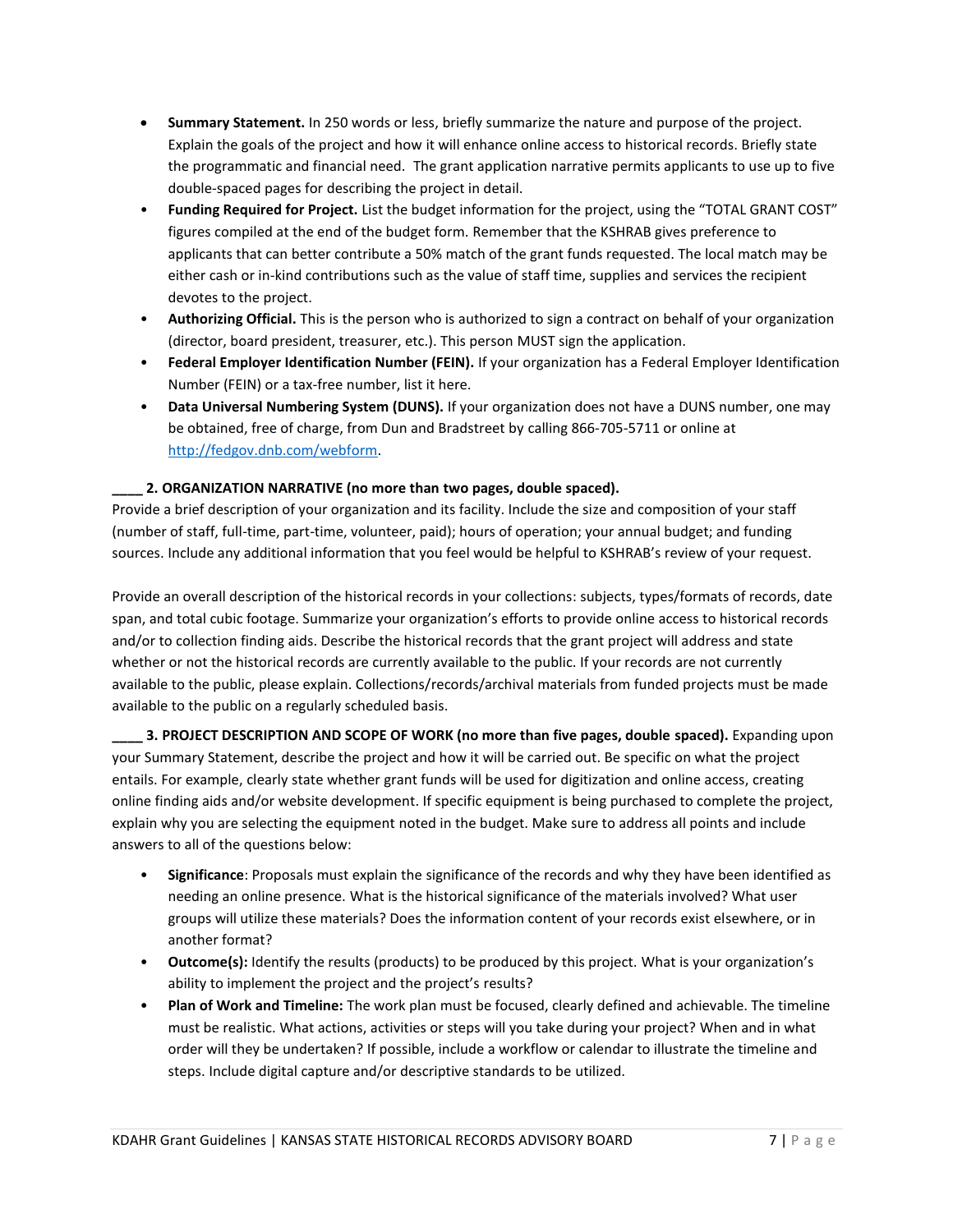- **Personnel**: Identify the members of the project staff and provide a brief summary of these individuals' qualifications and the role each will play. Attach résumés as supplemental materials. If you will hire someone (project archivist, consultant, etc.), what specifically will that person or service do (subjects on which advice is sought, specific tasks to be performed)? If a specific consultant or service will be used, describe the qualifications and include a copy of the proposal.
- **Sustainability:** Describe how the results of the grant will be maintained and supported after the grant ends. How will you build on the project accomplishments in terms of ongoing work or funding? What long-term benefits will be derived? How will the digital surrogates be preserved for the long term?
- **Evaluation:** How will the effectiveness of the project be evaluated? How will you measure success? How will this grant change or improve access and use of your collection?
- **Promotion:** How will you publicize the grant awards and the project results within and outside of your community?

**\_\_\_\_ 4. COMPLETING THE BUDGET FORM. (Use the budget form on pages 10-11)** Review the requirements, descriptions of eligible and ineligible expenses, etc., on Pages 2–3 of this manual and adhere to the requirements listed below for each budget item. Check and double-check your figures. Make sure the totals match the numbers on the Grant Application Summary Form.

- **Salaries and Wages.** List the names and titles of all persons (staff, volunteers and consultants) who will work on the grant project. Include the salary or wages each will receive during the grant period. Examples of methods for calculating salary are shown below:
	- o A salaried agency employee who devotes 10 percent of his/her time to a four month project would calculate grant-related salary by multiplying 4 months x 1 month's salary x 10 percent. The resulting figure would be listed under "cost sharing" as part of the organization's cost share.
	- $\circ$  A person hired full time to work on the project, and paid with grant funds, would calculate salary as 4 months x 1 month's salary x 100 percent. The total would be listed in the "grant funds" column.
	- o Applicants may increase the working hours of existing part-time staff to fulfill grant-related duties and may pay staff with grant funds for work directly related to the project. However, grant funds may *not* be used to replace local funding for existing full-time positions.
	- o Volunteers may be used on projects, and the value of their work included as part of the grant recipient's cost share. The KSHRAB recommends that volunteer labor be calculated at the current Kansas minimum wage rate per hour. However, the KSHRAB realizes that some volunteers may be more skilled than others and will allow a compensation rate up to \$20 per hour, but the applicant must provide justification.
- **Travel.** If the project's work plan includes travel, list the anticipated number of trips, the number of people participating and the estimated cost. Include *per diem*, room and board, and/or the travel reimbursement rate, as applicable. The use of grant funds for travel is limited to the maximum amounts authorized by the state of Kansas travel reimbursement policy. A copy of this policy can be obtained from the KSHRAB office.
- **Consultants.** In the application narrative, explain fully what the consultant is expected to do (subjects on which advice is sought, specific tasks to be performed). The consultant will be expected to provide the project director with a written report, including detailed recommendations, which should accompany the project's final report. Unless a flat fee can be quoted, calculate payment by multiplying the anticipated daily/hourly rate by the number of days the consultant will work. List this total under "grant funds" or "cost sharing," as appropriate. Travel expenses may also be included, reimbursed at the rate outlined for travel.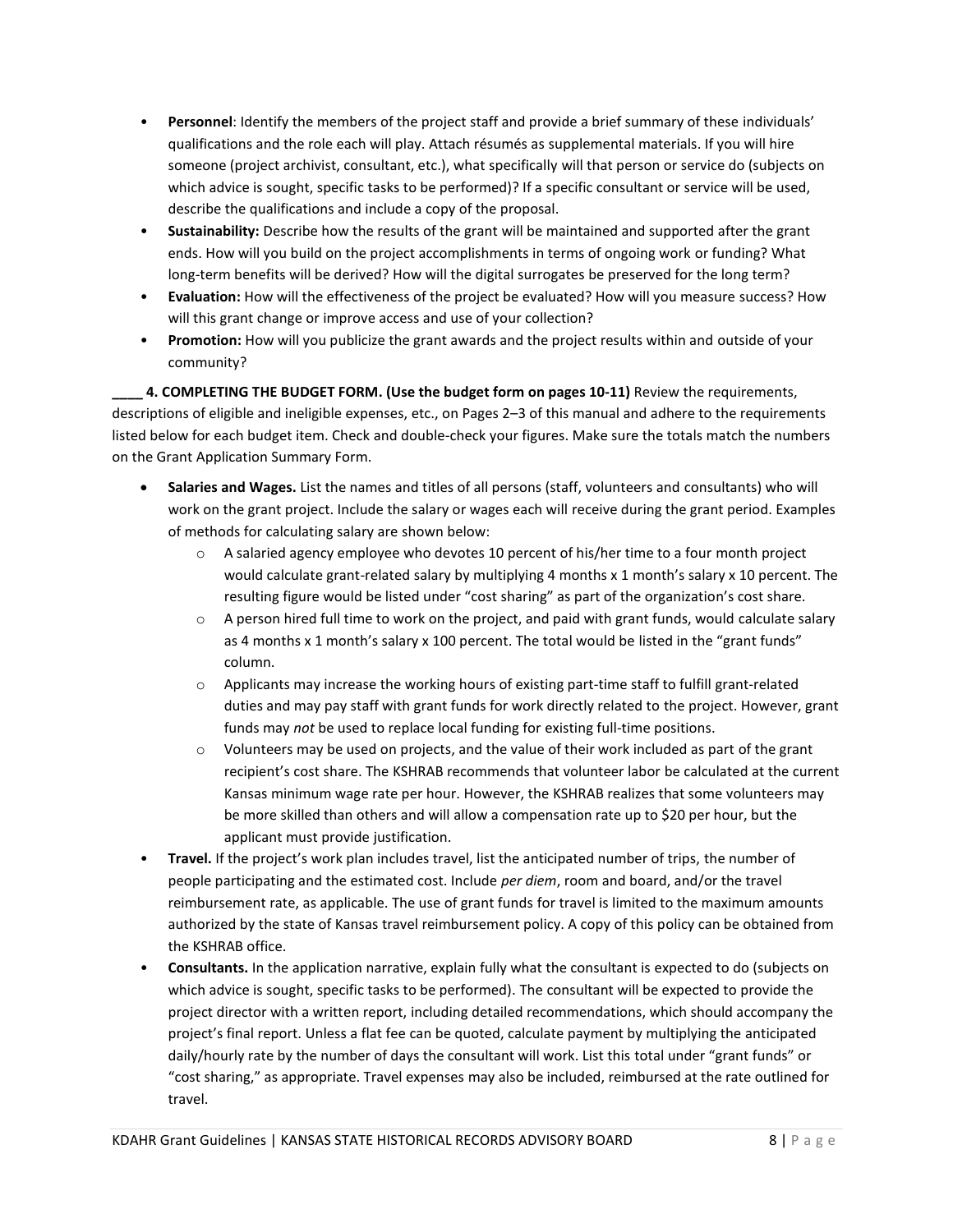- **Supplies, Equipment and Services.** Estimated costs should be itemized and listed under "grant funds" or "cost sharing" as appropriate. For all grant-funded equipment, supplies and services, product description/specifications and vendor prices must accompany the application. Copies of vendor quotes, catalog pages or website pages may be attached as supplemental materials.
- **Total Project Costs.** Enter the subtotals for the various project categories listed, using the "grant funds" or "cost sharing" columns, as appropriate. Add up the subtotals to obtain the "TOTAL GRANT COST." The final figures should be identical to the "Total Cost" figure on Page 1 of the application form. Double-check that all expenditures proposed in the narrative are accounted for in the budget and that all expenses listed in the budget are described and justified in the narrative.
- **Acceptance of Partial Funding statement.** A question at the bottom of the budget form asks if you will accept partial funding and still complete some portion of the project as outlined in the application or seek supplemental funding elsewhere. Mark *Yes* or *No*.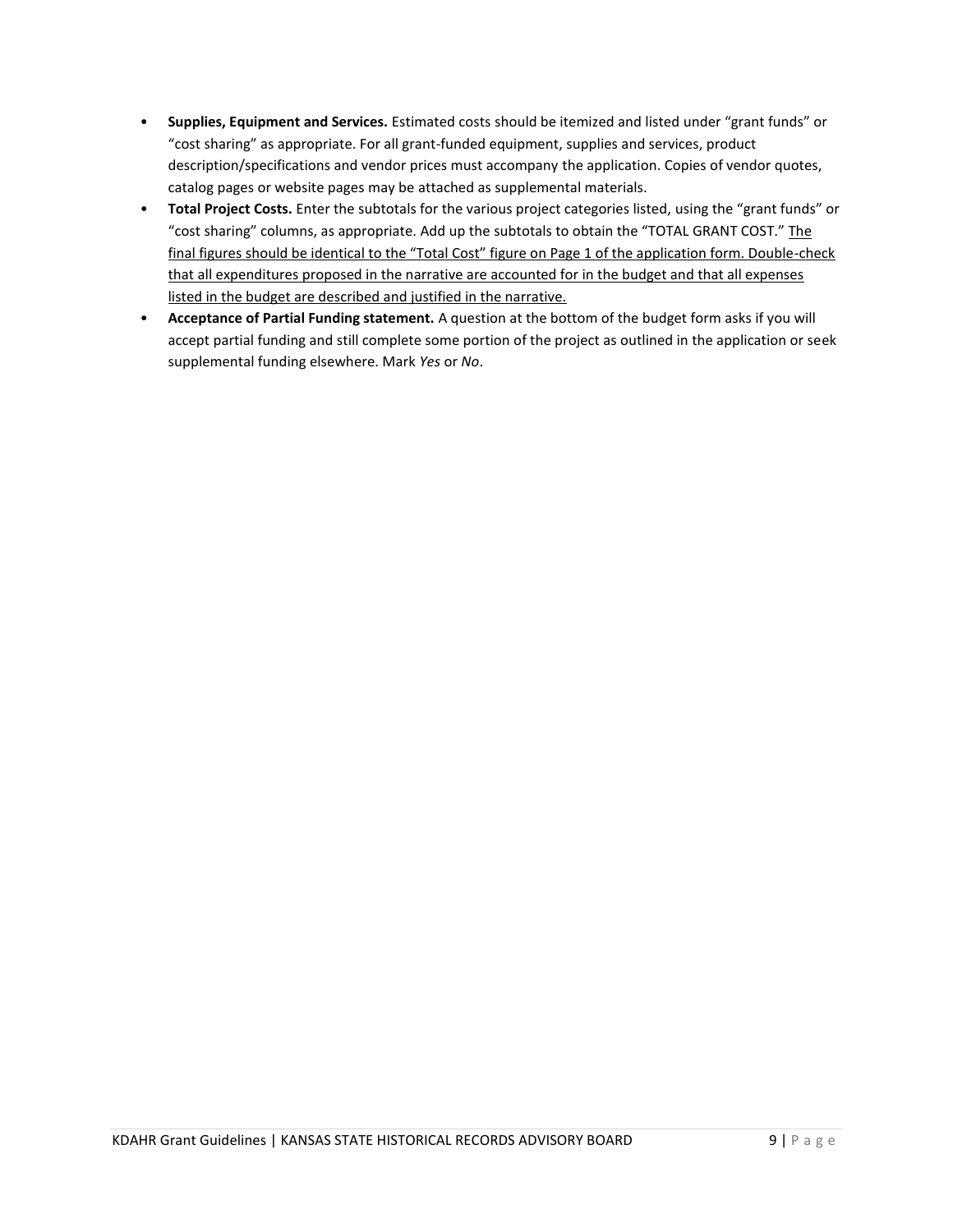# KANSAS STATE HISTORICAL RECORDS ADVISORY BOARD (KSHRAB)

KANSAS DIGITAL ACCESS TO HISTORICAL RECORDS (KDAHR) REGRANT PROGRAM

APPLICATION FORM – 2021

# ORGANIZATION

| Name     | Click here to enter text. |                                          |
|----------|---------------------------|------------------------------------------|
| Address  | Click here to enter text. |                                          |
| City/ZIP | Click here to enter text. |                                          |
| FFIN #:  | Click here to enter text. | <b>DUNS</b> #: Click here to enter text. |

# PROJECT DIRECTOR

| Name      | Click here to enter text. |
|-----------|---------------------------|
| Address   | Click here to enter text. |
| City/ZIP  | Click here to enter text. |
| Title     | Click here to enter text. |
| Telephone | Click here to enter text. |
| Email     | Click here to enter text. |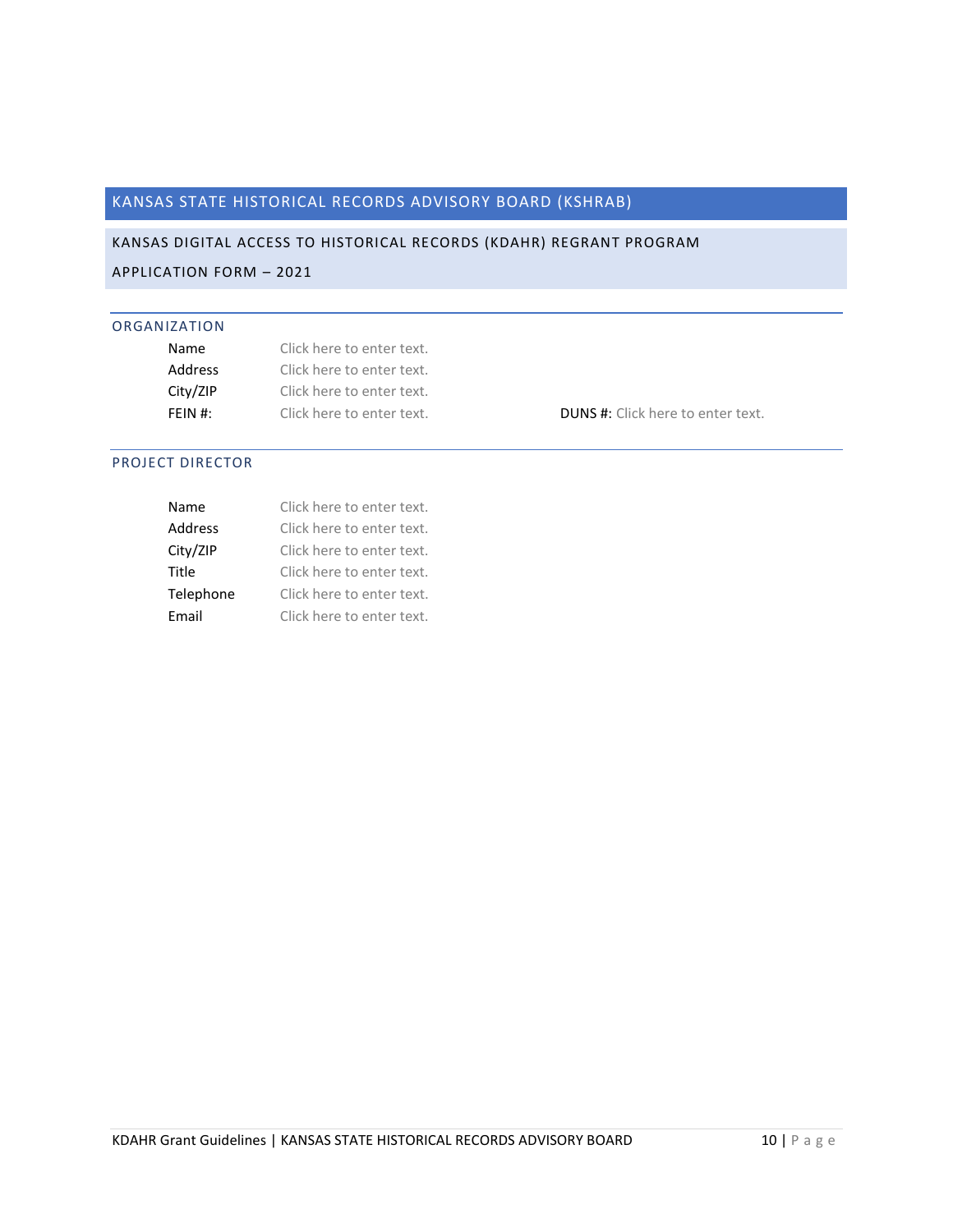#### DESCRIPTION OF GRANT PROJECT

Title Click here to enter text. Starting Date Click here to enter text. Ending Date Click here to enter text.

#### SUMMARY STATEMENT

In 250 words or less, briefly summarize the nature and purpose of the project you propose for funding and how it relates to your organization's mission.

Click here to enter text.

# FUNDING REQUIRED FOR PROJECT

| <b>Grant Funds</b> | Click here to enter text.                |
|--------------------|------------------------------------------|
|                    | Matching Funds Click here to enter text. |
| <b>Total Cost</b>  | Click here to enter text.                |

# AUTHORIZING OFFICIAL

#### **Signature \_\_\_\_\_\_\_\_\_\_\_\_\_\_\_\_\_\_\_\_\_\_\_\_\_\_\_\_\_\_\_\_\_\_\_\_\_\_\_\_\_\_\_\_\_\_\_\_\_\_\_\_\_\_**

| Name      | Click here to enter text. | Title | Click here to enter text.          |
|-----------|---------------------------|-------|------------------------------------|
| Address   | Click here to enter text. |       | City/ZIP Click here to enter text. |
| Telephone | Click here to enter text. | Fmail | Click here to enter text.          |

| Title | Click here to enter text.              |
|-------|----------------------------------------|
|       | City/ZIP Click here to enter text.     |
|       | <b>Email</b> Click here to enter text. |

**Send completed application packet to: KSHRAB, c/o Kansas Historical Society, 6425 SW 6th Ave., Topeka, KS 66617 or as .PDF to [kshs.kshrab@ks.gov](mailto:kshs.kshrab@ks.gov) with subject line "KDAHR Grant Application".**

# KANSAS STATE HISTORICAL RECORDS ADVISORY BOARD (KSHRAB)

#### KANSAS DIGITAL ACCESS TO HISTORICAL RECORDS (KDAHR) REGRANT PROGRAM

BUDGET FORM – 2021

**Complete the Budget Form providing details of how you arrived at the amounts shown. Figures should be given in whole dollar amounts.**

#### PERSONNEL AND SALARIES

| Item                      | <b>Grant Funds</b> | <b>Cost Sharing</b> | <b>TOTAL</b> |
|---------------------------|--------------------|---------------------|--------------|
| Click here to enter text. |                    |                     |              |
| Click here to enter text. |                    |                     |              |
| Click here to enter text. |                    |                     |              |
| Click here to enter text. |                    |                     |              |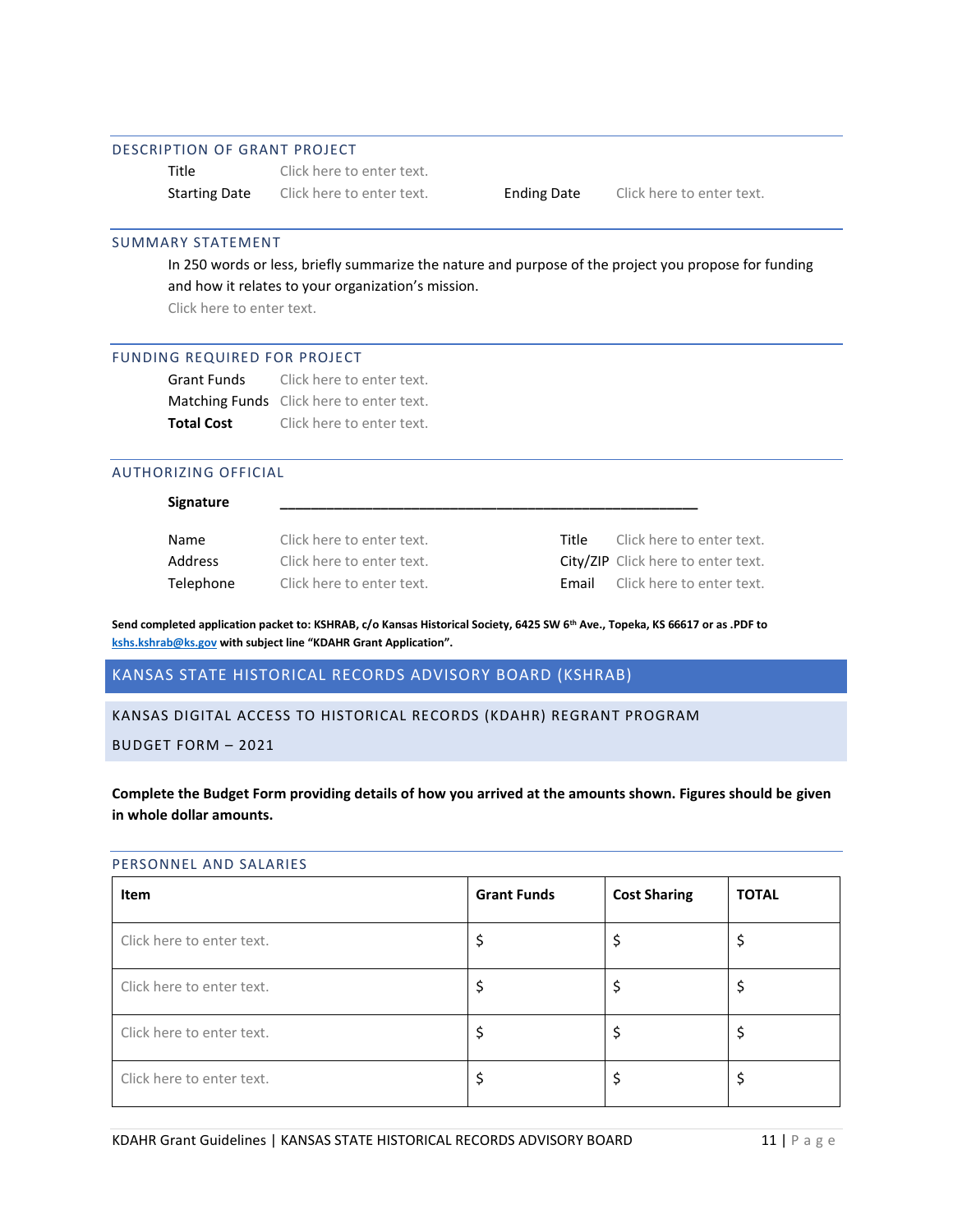| <b>Sub</b> u |  |  |  |
|--------------|--|--|--|
|--------------|--|--|--|

# TRAVEL EXPENSES

| Item                      | <b>Grant Funds</b> | <b>Cost Sharing</b> | <b>TOTAL</b> |
|---------------------------|--------------------|---------------------|--------------|
| Click here to enter text. | \$                 | \$                  | \$           |
| Click here to enter text. | \$                 | \$                  | \$           |
| Click here to enter text. | \$                 | \$                  | \$           |
| Click here to enter text. | \$                 | \$                  | \$           |
| <b>Subtotals</b>          | -\$                | \$                  | \$           |

# CONSULTANT FEES

| Item                      | <b>Grant Funds</b> | <b>Cost Sharing</b> | <b>TOTAL</b> |
|---------------------------|--------------------|---------------------|--------------|
| Click here to enter text. | \$                 | \$                  |              |
| Click here to enter text. | \$                 | Ś                   | \$           |
| Click here to enter text. |                    |                     |              |
| Click here to enter text. |                    |                     | Ş            |
| Subtotals                 | -\$                | \$                  |              |

| <b>SUPPLIES</b>           |                    |                     |              |  |  |
|---------------------------|--------------------|---------------------|--------------|--|--|
| Item                      | <b>Grant Funds</b> | <b>Cost Sharing</b> | <b>TOTAL</b> |  |  |
| Click here to enter text. |                    |                     |              |  |  |
| Click here to enter text. |                    |                     |              |  |  |
| Click here to enter text. |                    |                     |              |  |  |

KDAHR Grant Guidelines | KANSAS STATE HISTORICAL RECORDS ADVISORY BOARD 12 | P a g e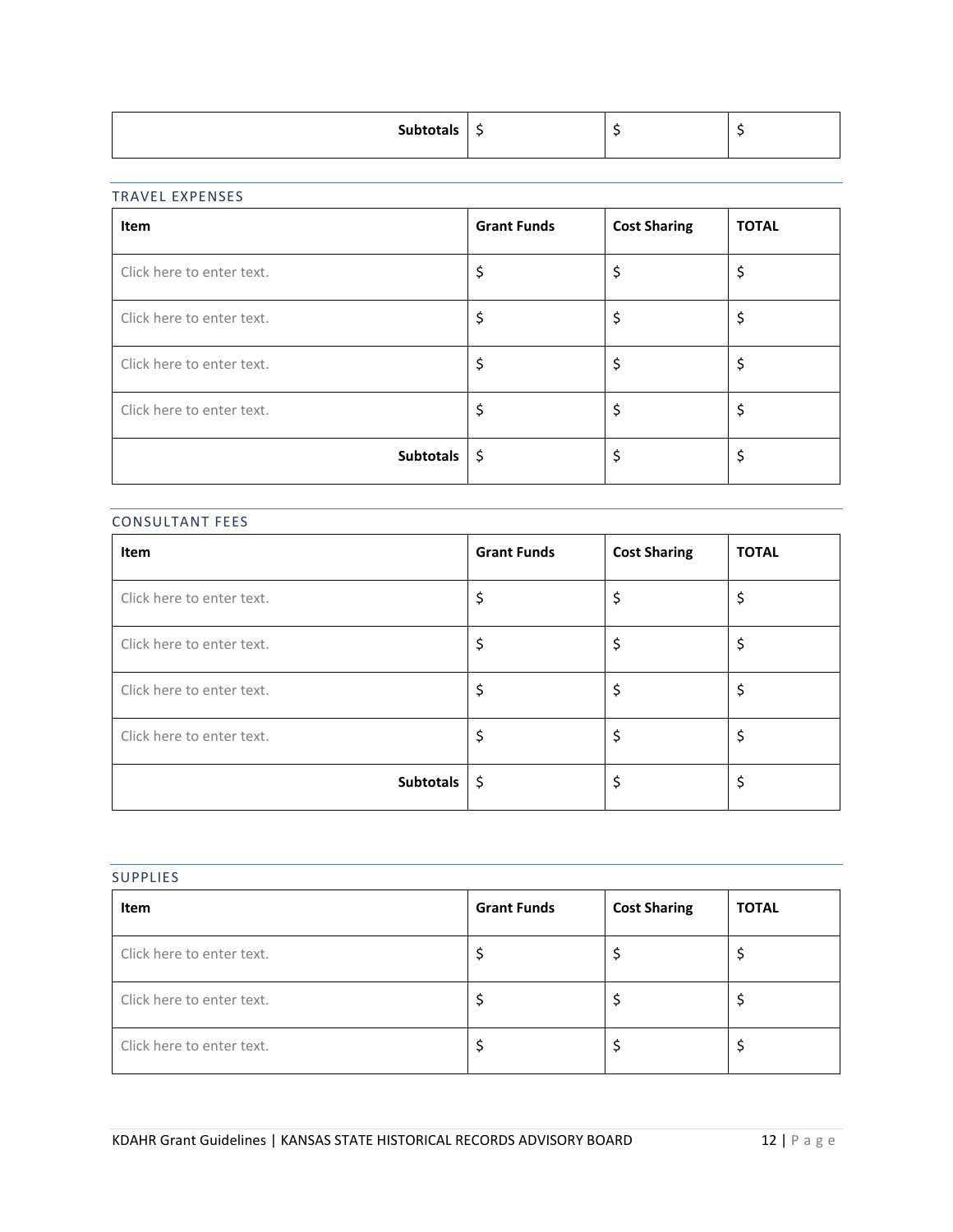| <b>Subtotals</b> |  |  |  |
|------------------|--|--|--|
|------------------|--|--|--|

# EQUIPMENT

| Item                      | <b>Grant Funds</b> | <b>Cost Sharing</b> | <b>TOTAL</b> |
|---------------------------|--------------------|---------------------|--------------|
| Click here to enter text. |                    |                     | Ş            |
| Click here to enter text. |                    |                     | Ş            |
| Click here to enter text. |                    |                     | \$           |
| <b>Subtotals</b>          | ∣\$                |                     | Ş            |

### SERVICES

| Item                      | <b>Grant Funds</b> | <b>Cost Sharing</b> | <b>TOTAL</b> |
|---------------------------|--------------------|---------------------|--------------|
| Click here to enter text. |                    |                     |              |
| Click here to enter text. |                    |                     |              |
| Click here to enter text. |                    |                     |              |
| Subtotals                 | - \$               |                     |              |

# SUMMARY BUDGET

| Item                          | <b>Grant Funds</b> | <b>Cost Sharing</b> | <b>TOTAL</b> |
|-------------------------------|--------------------|---------------------|--------------|
| <b>Personnel and Salaries</b> | \$                 | \$                  | \$           |
| <b>Travel Expenses</b>        | \$                 | \$                  | \$           |
| <b>Consultant Fees</b>        | \$                 | \$                  | \$           |
| Supplies                      | \$                 | \$                  | \$           |
| Equipment                     | \$                 | \$                  | \$           |
| Services                      | \$                 | \$                  | \$           |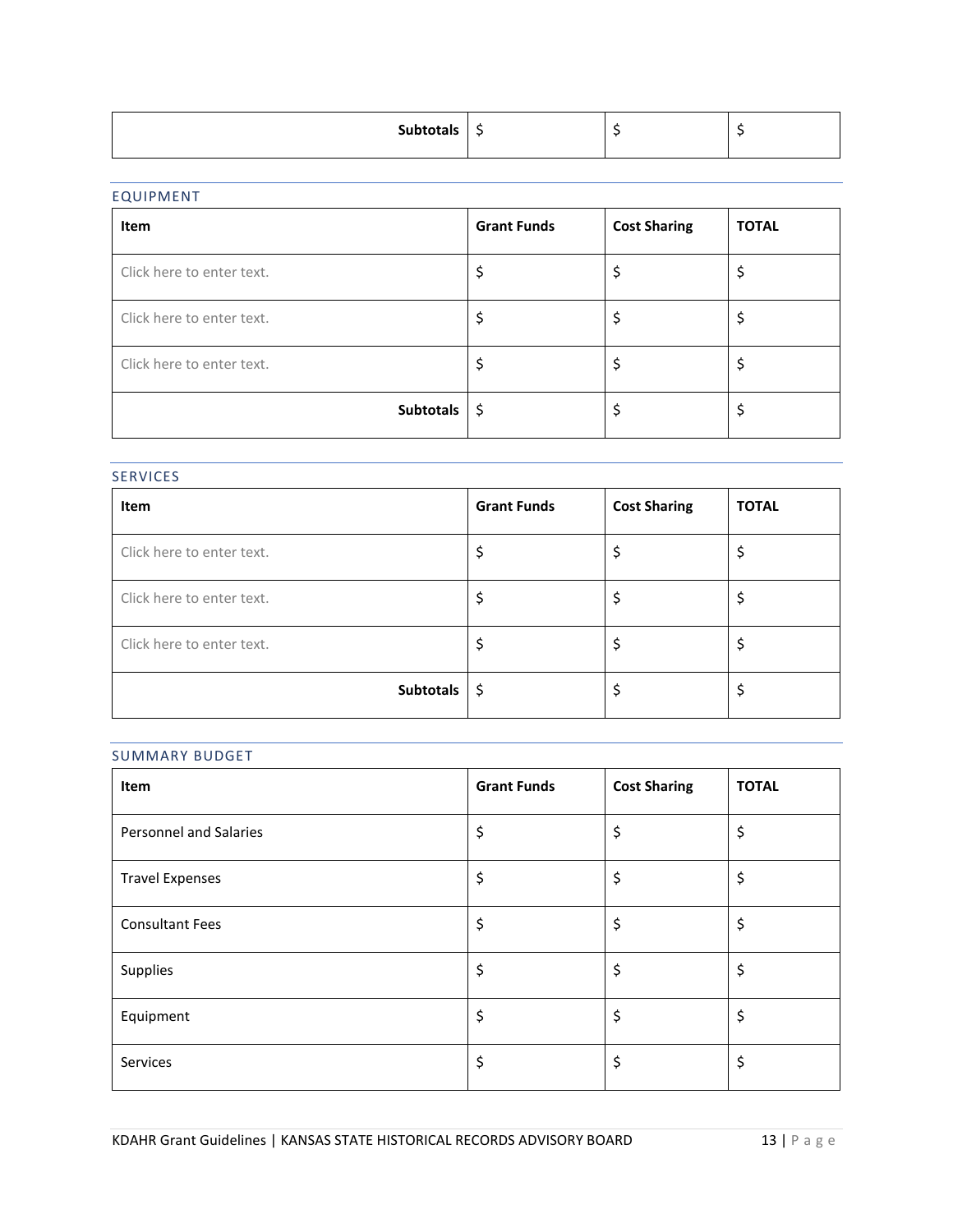|                                    | <b>TOTALS</b><br>-Ş           | \$<br>\$                      |  |
|------------------------------------|-------------------------------|-------------------------------|--|
| <b>TOTAL PROJECT COSTS</b>         |                               |                               |  |
| <b>Requested Grant Funds</b>       | <b>Cost Sharing</b>           | <b>Total Cost of Project</b>  |  |
| <b>\$Click here to enter text.</b> | + \$Click here to enter text. | = \$Click here to enter text. |  |

If you do not receive full funding, will you accept partial funding and still complete the project?

☐ Yes

☐ No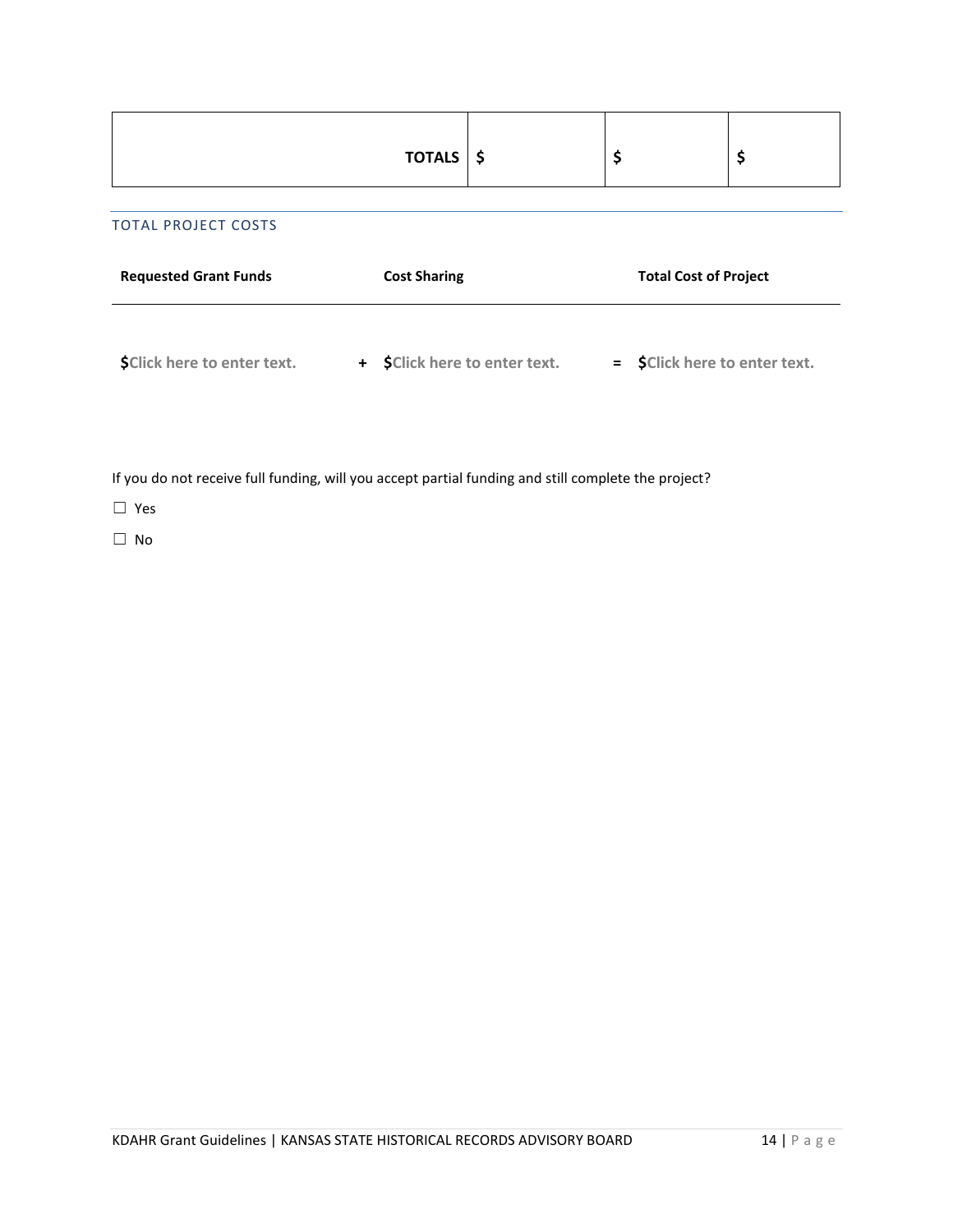# KANSAS MEMORY IMAGE PRODUCTION STANDARDS FOR NON-KSHS COLLECTIONS

Persons and institutions interested in scanning cultural heritage materials for inclusion on Kansas Memory should use the following standards to guide the scanning of their materials. The attached chart shows the scanning standards for different sizes and types of materials. The submission of digital images of materials does not guarantee their inclusion on Kansas Memory.

- A. Scanner settings
	- 1. Printed text
		- a. 400 ppi, 8-bit grayscale, TIFF, uncompressed
		- b. 600 ppi, bitonal, TIFF, uncompressed (for more recent, higher quality printing)
	- 2. Photographs and pictorial materials
		- a. 8-bit grayscale, TIFF, uncompressed for black and white prints and negatives
		- b. 24-bit RGB (color), TIFF, uncompressed for color prints and negatives
		- c. See chart for appropriate scanning resolution (ppi)
	- 3. Oversize (maps and graphic materials)
		- a. Use same standards as for photographs and pictorial materials
	- 4. Manuscripts
		- a. 400 ppi, 8-bit grayscale or 24-bit RGB (color), TIFF, uncompressed
	- 5. Simple graphic (blueprints and other line art)
		- a. 400 ppi, bitonal, TIFF, uncompressed
- B. Scanning procedure
	- 1. Scan the front and back of each photograph or document
	- 2. Cropping
		- a. Scan the entire photo or document with 1/4 inch background border zone. Avoid cropping to within the item's boundaries. Items cropped down to the image or text may not be accepted.
	- 3. Background
		- a. Use of white, off-white, or black paper as a background may improve the scanning results for some materials. If uncertain, try scanning the item with a white and black background.
	- 4. Skewed image
		- a. If the image is skewed, try using the scanning software or an image editor (like Photoshop or GIMP) to deskew, or square, the image within the image frame.